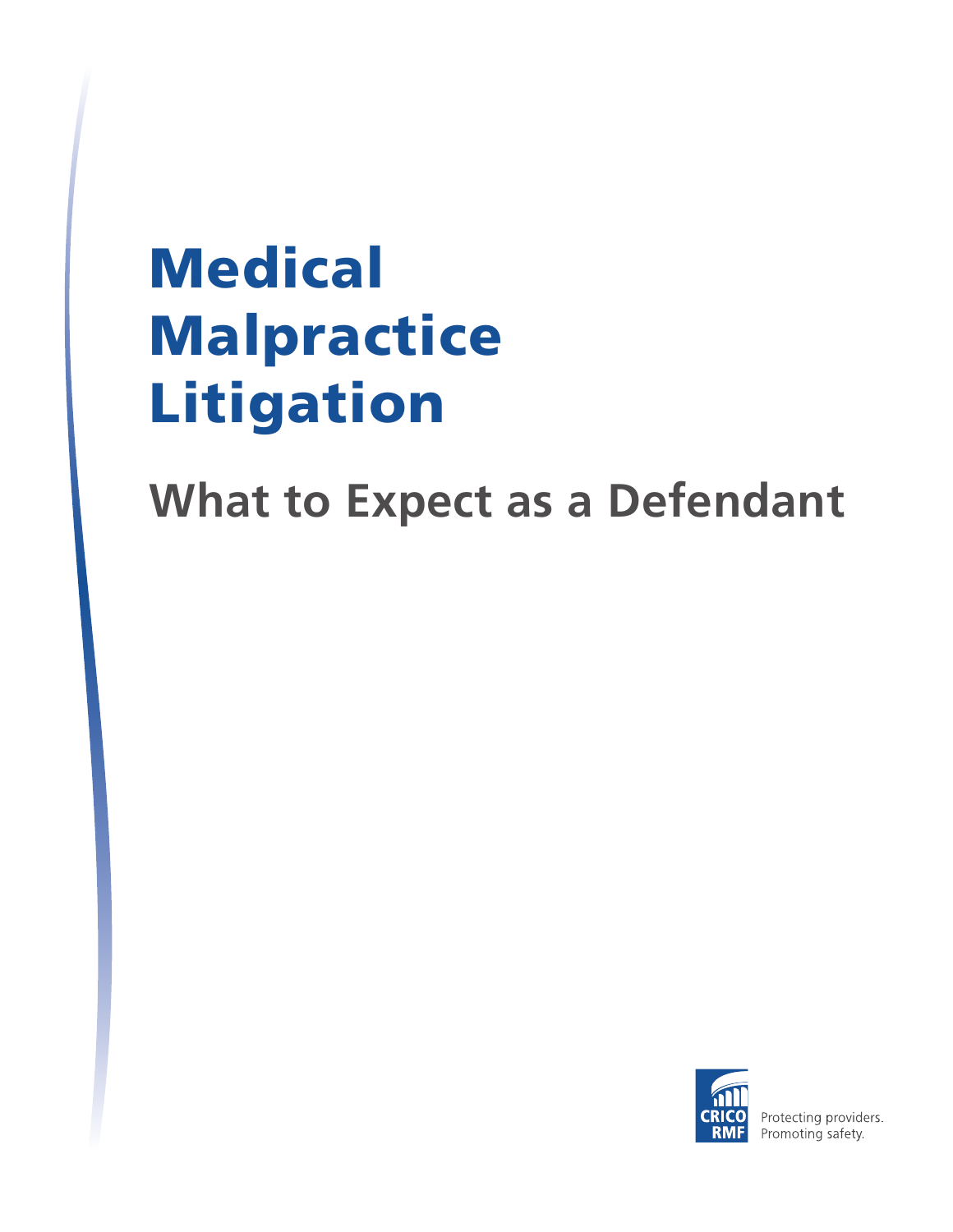Being named as a defendant in a malpractice suit may be your first exposure to civil litigation. You will probably wish it would just go away. However, no matter how you feel about the merits of the claim, you must not ignore it.

To alleviate some of your concerns, CRICO/RMF tries to demystify the process and explain how a successful defense may be mounted. Understanding the process and what your involvement is likely to be along the way strengthens your ability to cope with it. While you will face occasional spurts of activity related to your case, you may not hear anything new about the proceedings for extended periods of time. For case-specific information, contact your risk manager, CRICO/RMF claim representative, or attorney. For general questions regarding malpractice litigation, this document and CRICO/RMF's web site (www.rmf.harvard.edu) can help.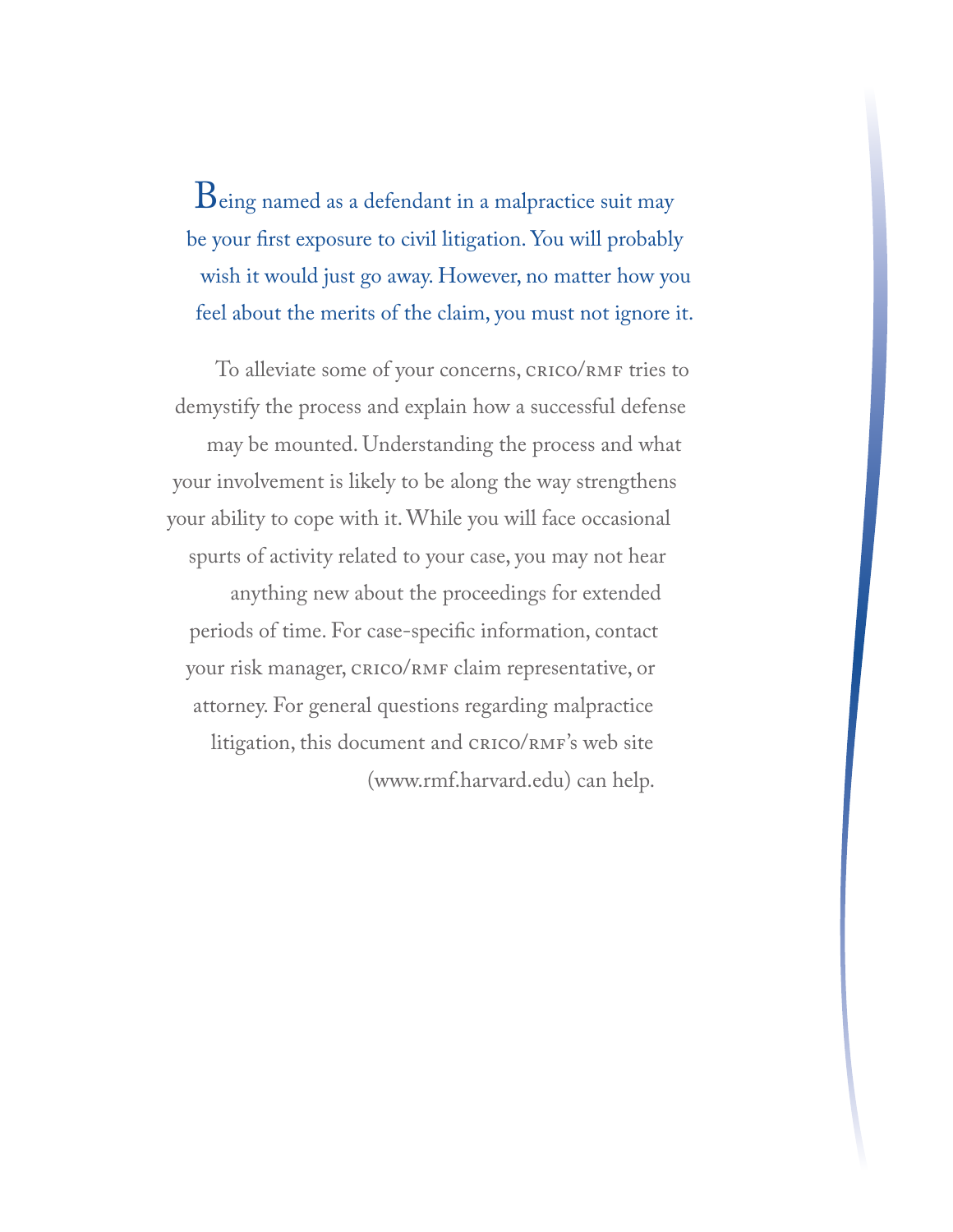#### **Coverage**

As a CRICO-insured physician or employee, you are covered under a professional liability policy with limits of \$5 million per claim and \$10 million per year. Those limits include the defense cost and any preand post-judgment interest.

#### **Personal Financial Exposure**

CRICO's coverage limits are among the highest in the industry. Moreover, coverage is aggregated when more than one covered provider is found liable for an adverse outcome. That said, in very rare events potential damages exceed the available insurance coverage and the personal assets of a defendant become, at least theoretically, exposed.

Unless otherwise advised, your representation through CRICO/RMF confirms your coverage for the matter at hand.

Your CRICO/RMF-appointed counsel and your claim representative will discuss the option to retain personal counsel, who can assess the implications of a verdict above the coverage limits.

#### **Filing/Burden of Proof**

According to the law, to prevail against you in a medical malpractice case, the plaintiff has to prove "more likely than not" all of the following:

- You had a duty to provide services to the patient and meet certain care standards;
- A failure to meet the standard of care occurred;
- Damages (a loss or injury) resulted; and
- The failure to meet the standard of care directly caused the damages.

Both sides use expert testimony to establish the applicable standard of care and whether or not any failure to meet it resulted in the alleged loss to a "reasonable degree of medical certainty."

CRICO/RMF's Claims Department is responsible for the investigation, evaluation, and the ultimate resolution of your case.

The accusatory wording of a Summons and Complaint or plaintiff attorney's letter can be difficult to absorb. You will need to remind yourself that much of what goes on is less personal than it feels.

Confronting the emotional impact of a suit is important in preparing your defense. Discussing facts of the case with colleagues risks their being called by the plaintiff to testify about those discussions. However, you can share your emotional response with trusted friends and colleagues. Furthermore, conversations with your spouse, your CRICO/RMF claim representative, your defense attorney, and a professional counselor are protected from discovery.

Your claim representative can direct you to peer support available within your institution. In addition, the film *Sued: The Physician's Journey* (available from CRICO/ RMF) provides insight from physicians who have experienced an accusation of medical malpractice.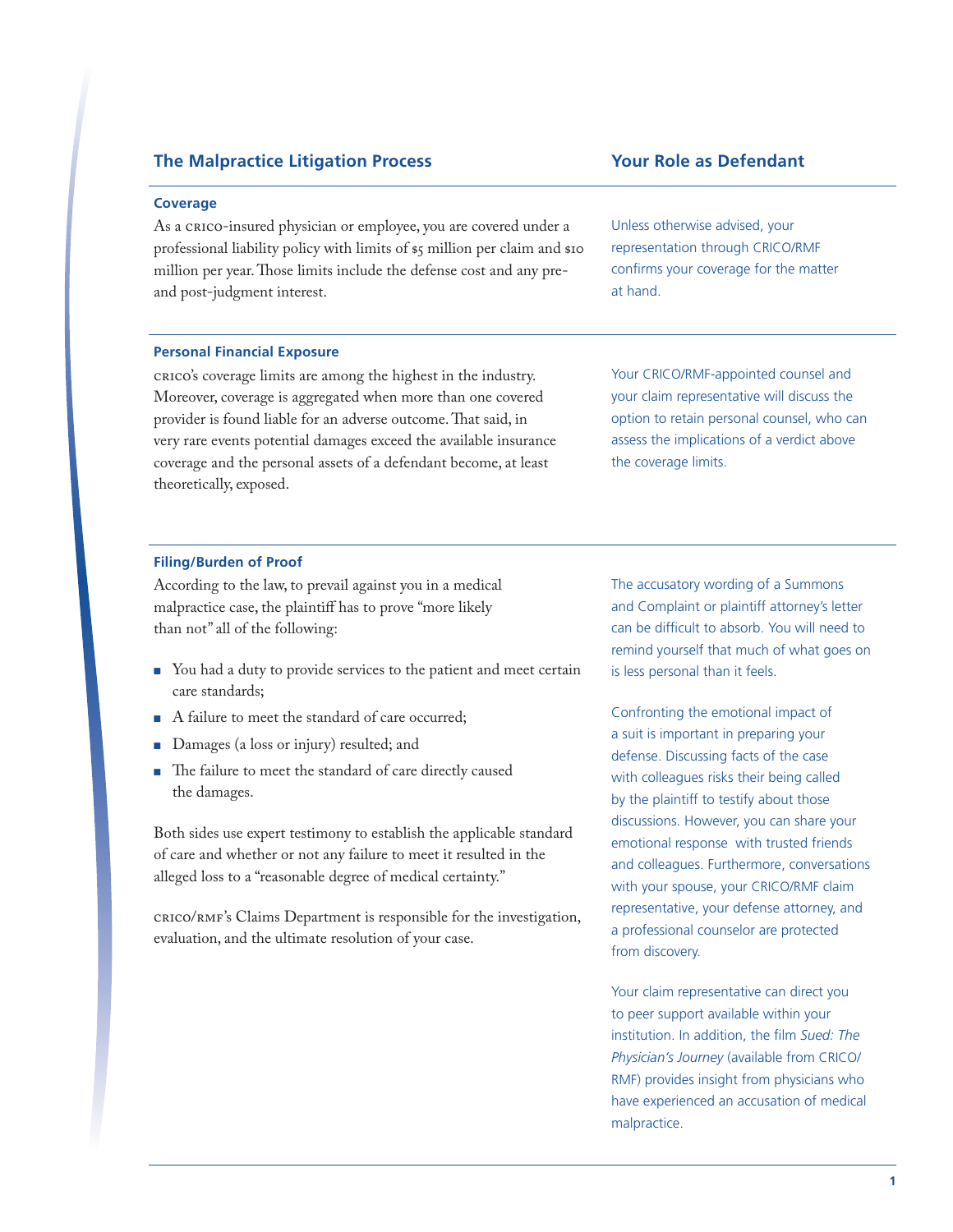#### **Investigation**

Upon notification by the plaintiff, CRICO/RMF will begin to capture all the pertinent information and determine a course of action. You and other clinicians or employees involved in the patient's care will be interviewed. Your defense team will include you, your *claim representative,* and your *defense attorney*.

Your CRICO/RMF claim representative coordinates the investigation and serves as your resource for questions about your claim.

CRICO coverage includes the appointment of and payment for your defense attorney. The attorney CRICO/RMF selects will be experienced in defending medical malpractice cases. He or she will be your advocate and is independently responsible for litigating your case.

When multiple CRICO-insured defendants (including nonphysicians) are named in a malpractice suit, CRICO/RMF usually assigns one law firm to provide a coordinated defense for all defendants. However, if conflicts of interest exist or arise among defendants, separate legal counsel will be assigned.

Even though your attorney is hired and paid for by CRICO/RMF, you are the client for whom he or she will be working.

If you choose to hire a personal attorney, he or she will be restricted from direct involvement in your malpractice case, and CRICO/RMF will not contribute to fees charged by such counsel.

#### **Pleadings**

The civil *complaint* you have received initiated the lawsuit. To contest the complaint, your CRICO/RMF-assigned attorney will file an *answer* together with any motions requesting that the court take some action in the case.

You do not have to respond, personally, to the complaint. Your CRICO/RMF-assigned attorney handles that action.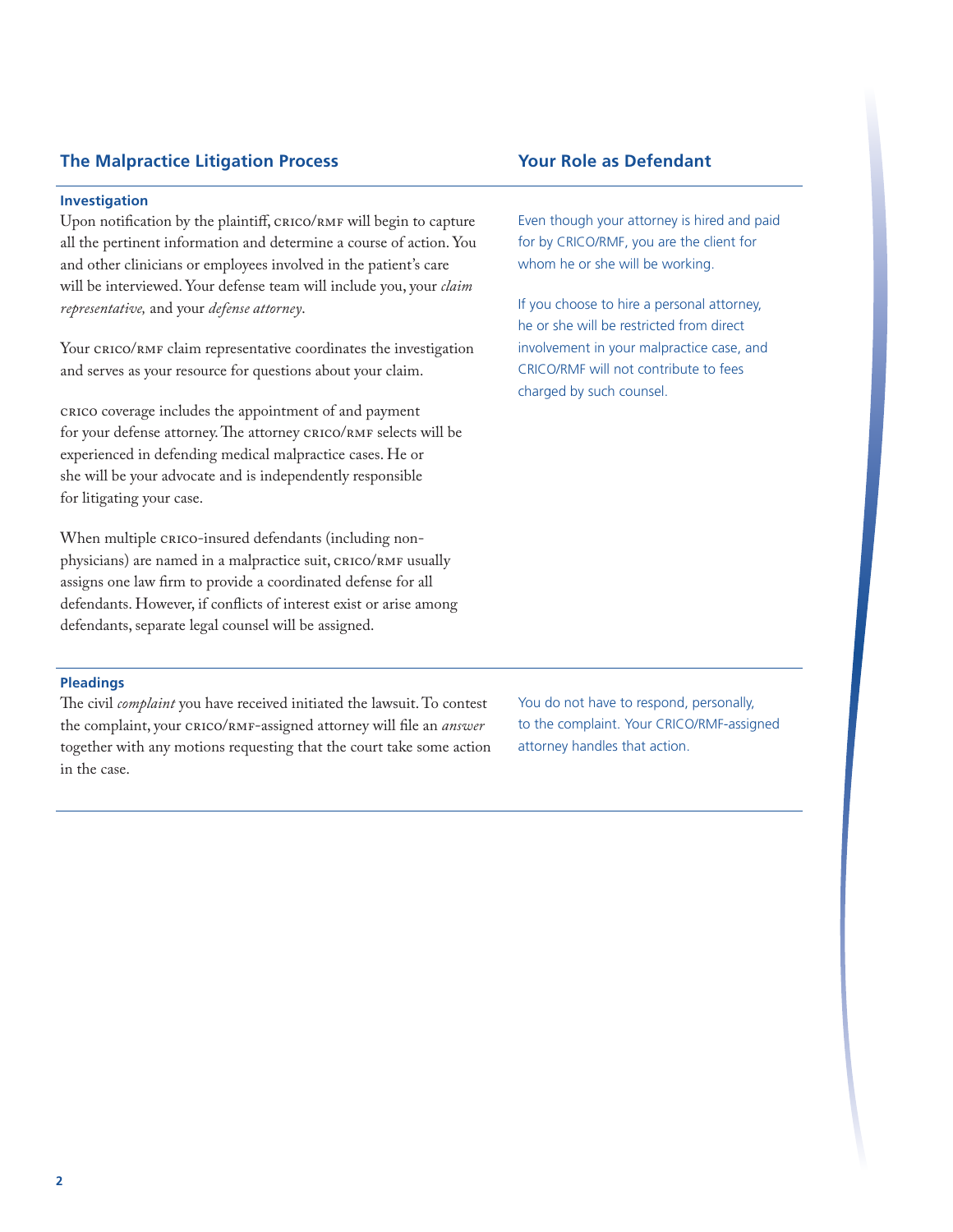#### **Tribunal**

Massachusetts requires that all medical malpractice suits be heard first by a tribunal composed of a health care provider practicing in the same specialty as the defendant, an attorney, and a judge. The tribunal does not decide fault or weigh the credibility of evidence. Its purpose is to determine if the plaintiff has presented sufficient evidence to raise at least one issue for further inquiry. The plaintiff 's evidence at the tribunal ordinarily contains a letter from a medical expert supporting the allegations made.

The defense cannot present evidence during a tribunal, but can highlight weaknesses in the plaintiff 's case. Even after a tribunal finding in your favor, plaintiffs can proceed by posting a \$6,000 bond per plaintiff.

Defendants are not expected to attend the tribunal proceedings.

A tribunal finding in favor of the defendants does not necessarily end the case.

#### **Discovery**

In addition to investigating the circumstances giving rise to the suit, your defense team will engage in the legal processes of *discovery* in order to gather information from the plaintiff and anticipate the likely arguments at trial.

You will have to provide written answers to *interrogatories* (written questions) from the plaintiff 's attorney. As part of your defense, your attorney will submit interrogatories for the plaintiff to answer.

Copies of your records within your control may be requested by the plaintiff via a Request for Production of Records, which can be attached to the deposition notice, or served independently.

*Depositions* are question and answer sessions given under oath and recorded by a court stenographyer. Generally, depositions are held in the plaintiff attorney's office over the course of several hours, or even days. The plaintiff 's attorney will ask a series of questions (often expanding upon the interrogatories) in order to obtain information about your professional background and the medical care at issue in the case.

During the discovery phase you will be most directly involved in the litigation assisting your attorney as the facts underlying the lawsuit are brought out.

Your defense attorney will assist you in responding to interrogatories.

Before, or at the time of your deposition, you will have to supply the plaintiff with unaltered copies of your (relevant) medical records. Even if you discover a notation error, you cannot amend or alter your medical records. If necessary, you will be able to augment the information in your records through answers to the interrogatories or during deposition.

Your attorney will help you prepare for your deposition, and accompany you through the process. Your answers are considered sworn testimony and must be truthful. Transcripts from depositions can be used at trial to highlight inconsistent testimony.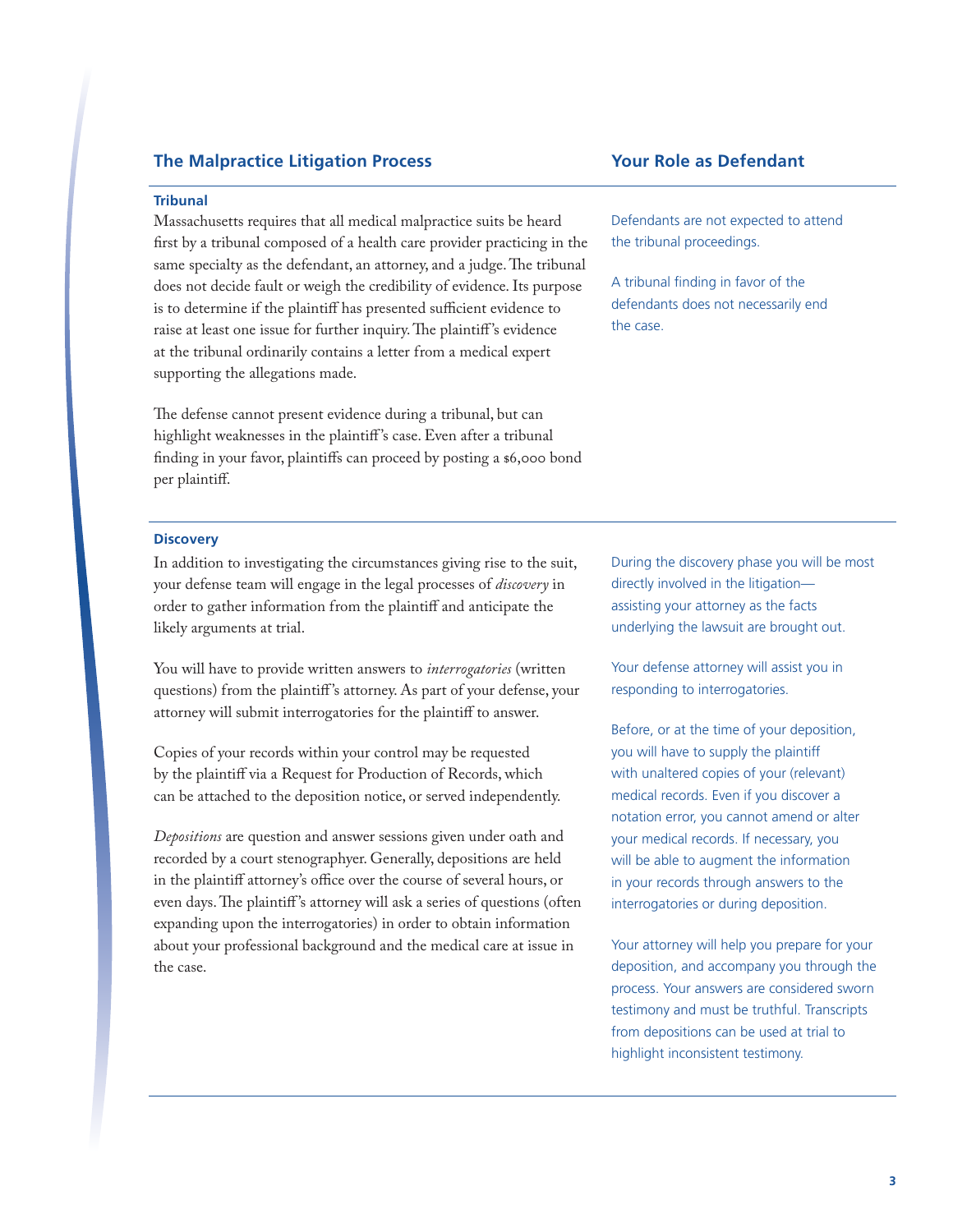#### **Medical Experts**

Expert medical witnesses are key to defending medical malpractice allegations. Both parties use experts to establish the applicable standard of care and whether or not any failure to meet that standard led to compensable damages.

The expert's role is to explain to the attorney—and if necessary, the jury—how your treatment compared to the standard of care. CRICO/RMF carefully researches potential expert medical witnesses to determine if they:

- have clinical or research experience relevant to the case;
- can communicate clearly and simply to a jury;
- are willing and available to testify in court;
- have published consistent views on the pertinent issues;
- are board certified in the relevant medical specialty.

You will have an opportunity to suggest the most appropriate individual for review and/ or consultation in your case.

Local experts are more likely to be respected by jurors and also incur fewer travel and scheduling conflicts. However, your defense team will work to avoid any conflict for both you and the expert.

Confidentiality is stressed with experts. Upon your request, no one with whom you have professional or social contact will be asked to review or testify in your case.

#### **Disposition**

Except for clear cases of malpractice, CRICO/RMF aggresively defends claims. Over the 30+ year history of the program, roughly two-thirds (63%) of the claims against CRICO-insured providers have been resolved in their favor and without payment to the plaintiff.

Even if defending a claim will cost more than a settlement, CRICO/ RMF believes this posture discourages the filing of non-meritorious claims and reduces costs in the long run.

Some lawsuits are dismissed, either by the plaintiff, or by the court. Some cases are settled in the discovery phase. In the absence of dismissal or a settlement, a lawsuit is prepared for trial.

#### *Deciding to Settle*

Settlement is not an admission of negligence; it is a formal agreement that ends the legal dispute. Settlement may occur at any point in the life of a claim or suit. Since 1999, 29 percent of claims against CRICO-insured defendants have been settled.

Drawing on facts learned through the discovery process and your deposition, your attorney will thoroughly prepare you to testify before a judge and jury—even if your defense team is pursuing other case resolution options.

Where circumstances warrant, CRICO/RMF may retain an attorney-specialist to work with you and your attorney in developing your testimonial skill, so that you may feel more confident and relaxed while testifying.

You will be included in the process of resolving the claim or suit in which you are named, including any decision to settle with payment to the plaintiff. CRICO/RMF retains the right, however, to settle any case without insured consent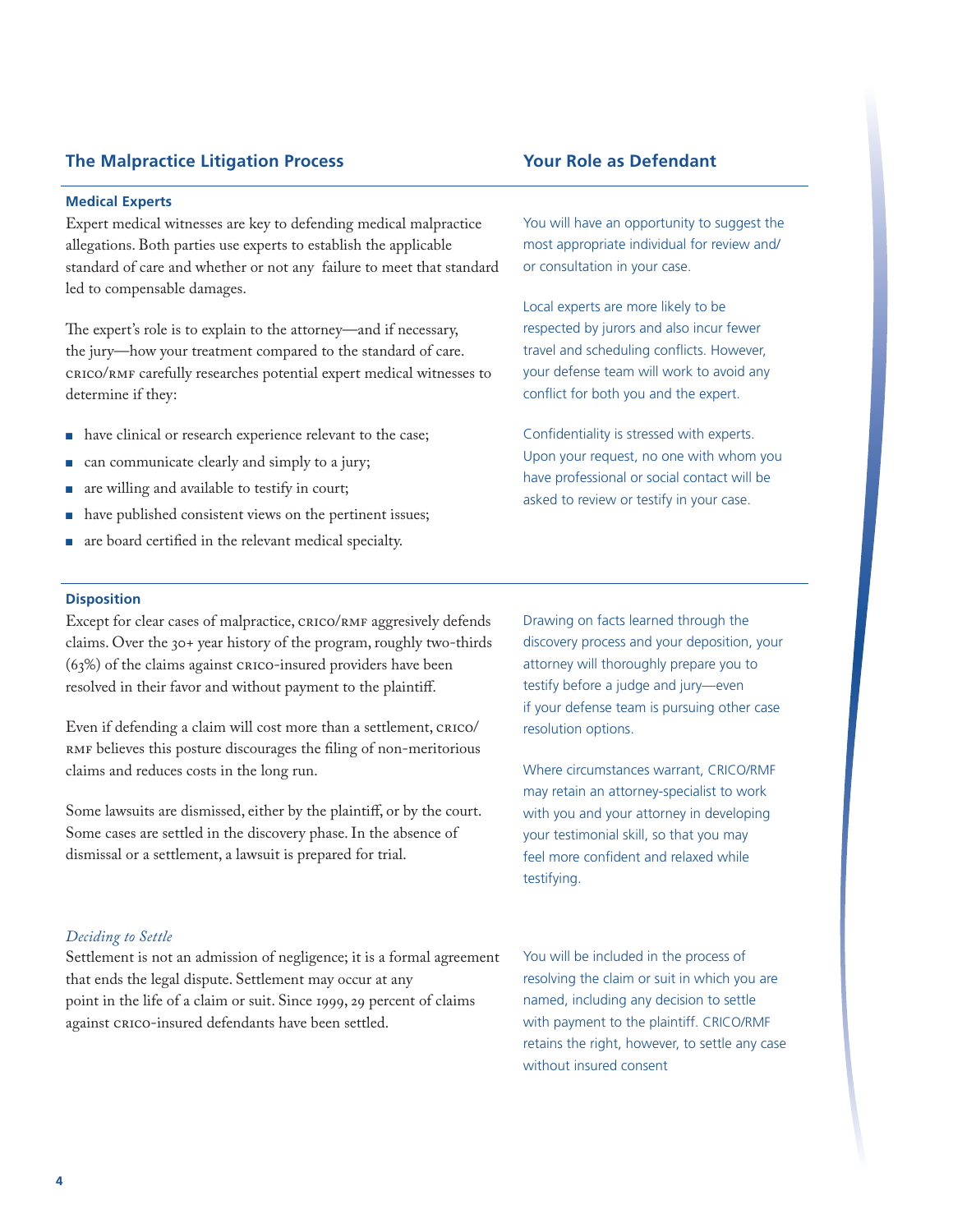#### *Alternative Dispute Resolution Methods*

CRICO/RMF ardently pursues alternatives to resolving suits by jury trial. Upon agreement of both sides, mediation or binding arbitration may be used. In *mediation*, a third-party helps both parties arrive at an acceptable settlement, if possible. In *binding arbitration,* the arbiter (often a retired judge) decides whether or not there has been a breach in the standard of care; if so, he or she determines the damages and whether or not they were causally related to the negligence. Binding arbitration decisions are final, i.e., they cannot be appealed.

#### *Going to Trial*

Since our inception, only 11 percent of suits naming CRICO-insured defendants have gone to trial, and defendant physicians win a substantial majority of those that do (88 percent). In Massachusetts, most cases take at least three years to reach trial. Trials can run from a few days to several weeks.

Being well-prepared is critical to the clear presentation of facts and, ultimately, a persuasive defense case. Defense counsel will spend significant time preparing you to cogently respond to questions posed at trial by attorneys for both sides.

In both forms of ADR, your participation is direct. In mediation, you will confer with your counsel as the defense develops its negotiating position in a dynamic process. In arbitration, you will testify before the arbitrator as to the facts of the matter.

If your case continues to trial, you will have to spend time preparing with your defense attorney and CRICO/RMF claim representative. You will be expected to attend the entire trial.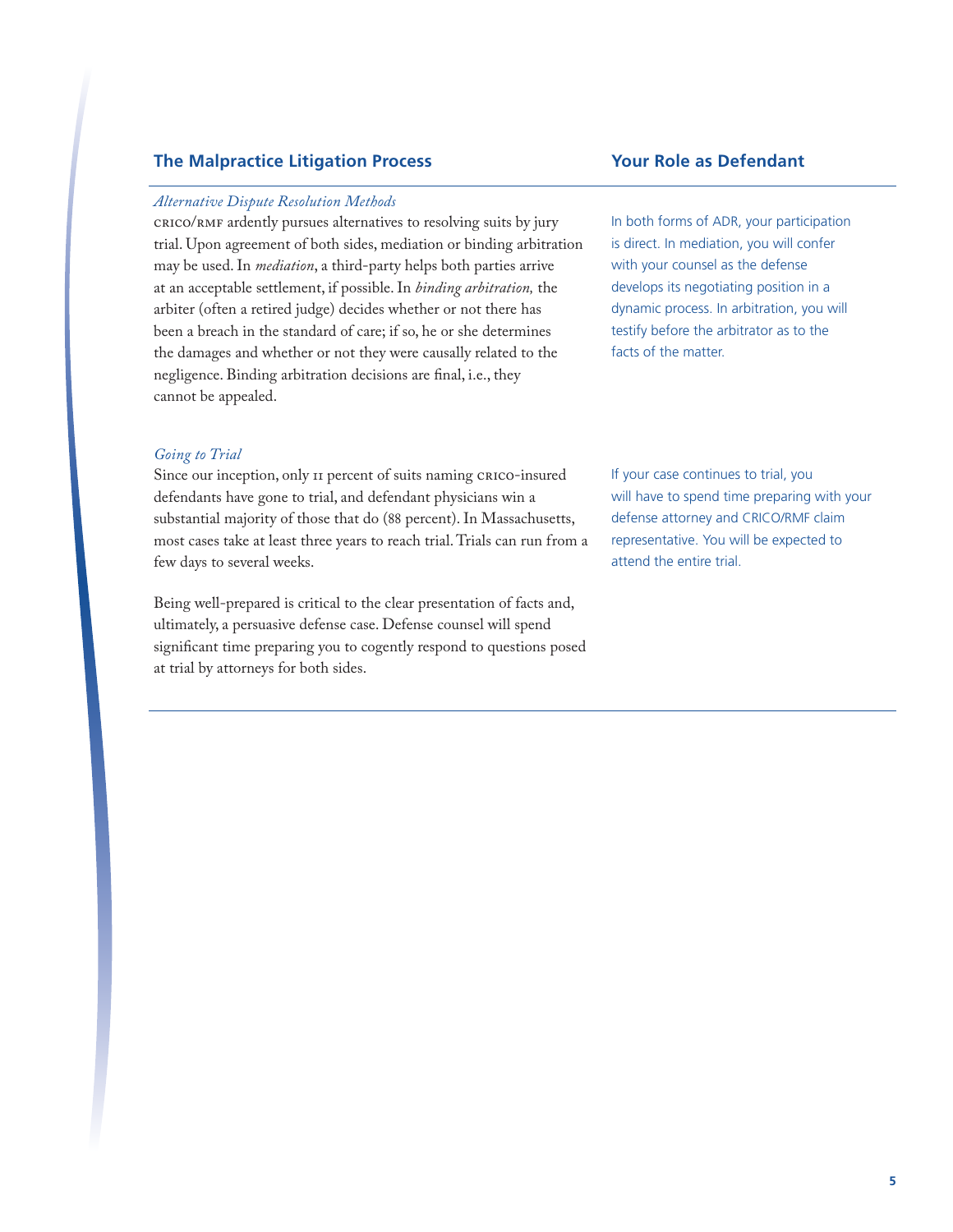#### **Reporting Payments**

All malpractice claims filed against physicians must be reported by CRICO/RMF to the Massachusetts Board of Registration in Medicine when the file is closed.

Any medical malpractice claim payment made on your behalf must be reported to the National Practitioner Data Bank (NPDB) if it meets *all* of the following criteria:

- 1. Payment was made to the claimant...
- 2. resulting from a written complaint or claim specifically naming you and demanding monetary payment for damages...
- 3. based on the provision of health care services.

The entity that actually makes the payment on your behalf is responsible for filing the NPDB report. (CRICO/RMF reports on behalf of CRICO-insureds.)

The NPDB will send you a copy of the report submitted, and you have the right to request factual changes. The NPDB will also provide you an opportunity to add a brief statement in response to the contents of the report. For more information on accessing your NPDB file, call the Data Bank Helpline at 1.800.767.6732, or go to www.npdb-hipdb.com.

You can also expect to be asked to selfreport a history of any closed and open claims against you when applying for or renewing medical licensure, seeking clinical privileges, or joining certain "preferred provider" networks or plans. The information and time frame sought can be extremely variable. Read any forms requesting this information very closely. CRICO/RMF will readily provide you assistance in seeking information on your own claims history. Please contact CRICO/ RMF Customer Service Representative, Angela Tassone, at 617.679.1527.

#### **Summary**

CRICO/RMF understands the stress faced by defendants in lawsuits that challenge their professional judgment and competence. We are committed to arranging the best available defense on your behalf, and to keeping you fully informed and consulted throughout the process. Please do not hesitate to contact your CRICO/RMF claim representative with any questions or concerns you may have. For further information regarding these and related issues, visit our web site at www.rmf.harvard.edu.

For more information, call your CRICO/RMF claim representative at 617.495.5100 or visit www.rmf.harvard.edu.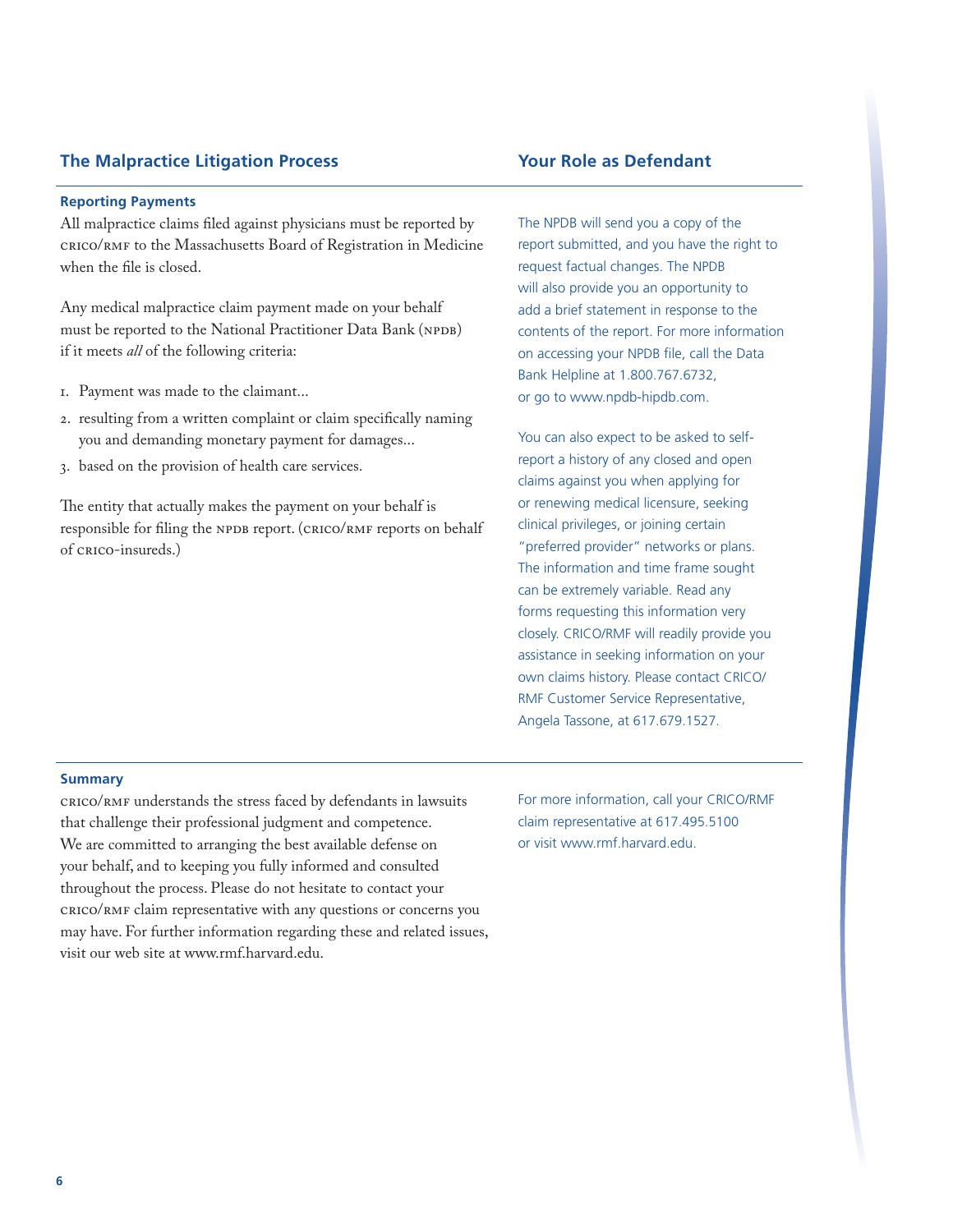# **The Chronology of a Malpractice Lawsuit**

Your suit may be dropped or dismissed shortly after the original filing, or it may take years to go through the entire trial and appeal process. In Massachusetts, the majority of suits take at least three years after the filing

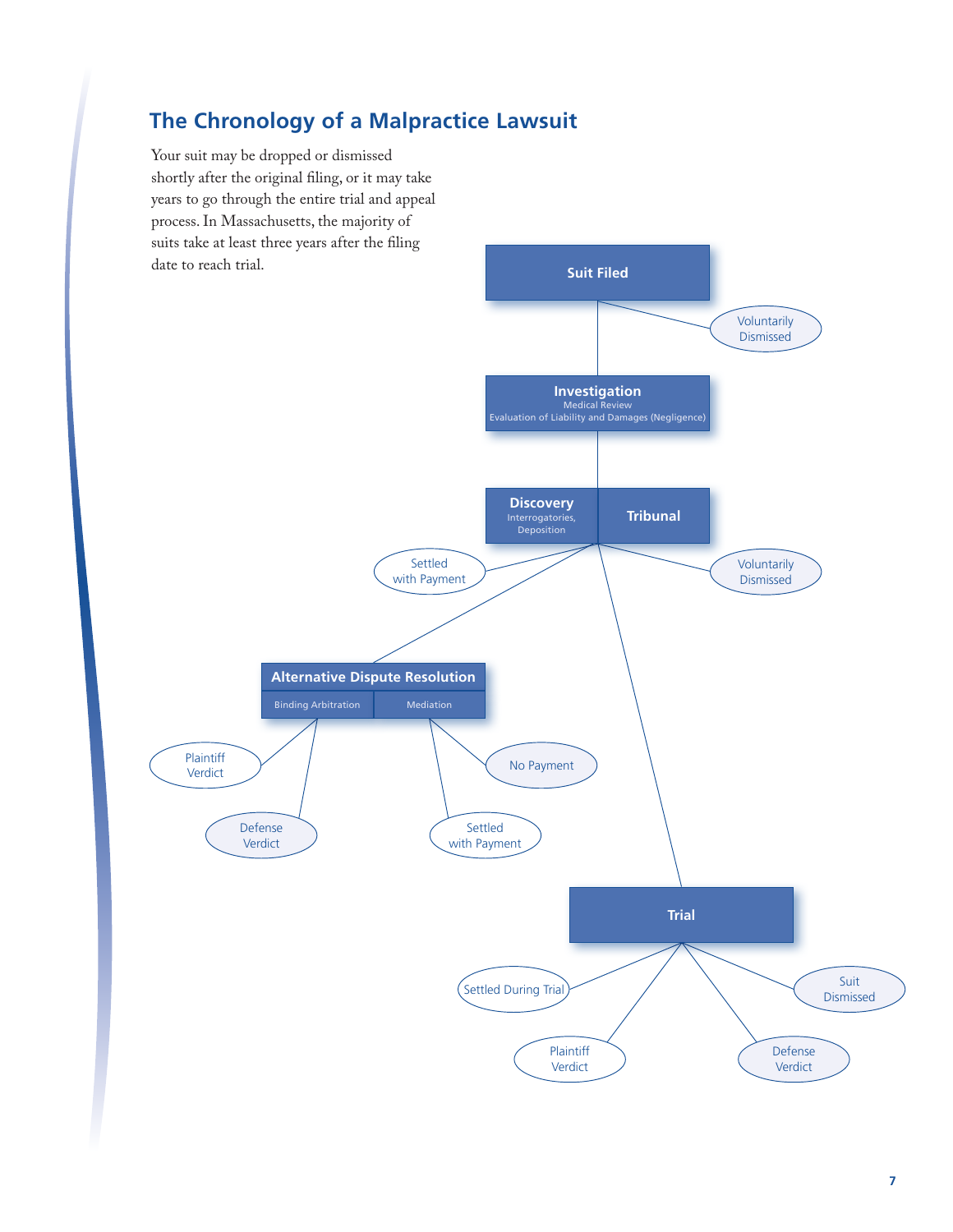## **Medical Malpractice Litigation Glossary**

#### **Alternative Dispute Resolution**

A formal malpractice case resolution process outside the jury trial system.

#### **Answer**

The written response to the initial complaint of the plaintiff, setting forth the grounds of the defense.

#### **Binding Arbitration**

Both sides agree that a third party arbitrator will decide the matter in dispute.

#### **Causation**

The causal relationship between the alleged act of negligence and the alleged damages.

#### **Claim**

A written or oral demand for compensation for damages caused by an alleged act of negligence.

**Claimant**

The person filing the claim.

#### **Claim Representative**

The CRICO/RMF employee who coordinates the activities of the defense team.

#### **Clinical Review**

A review of the medical records pertinent to a malpractice claim or suit usually conducted by medical consultants prior to review by medical experts.

#### **Complaint**

Written material filed with the court to institute a civil action (suit).

#### **crico**

Controlled Risk Insurance Company

#### **crico/rmf**

Risk Management Foundation of the Harvard Medical Institutions, Inc.

#### **Damages**

Refers to both the injury to a patient and the monetary compensation for those injuries.

#### **Defendant**

Individual (e.g., physician, nurse) against whom a lawsuit is brought.

#### **Defense Attorney**

Legal counsel assigned by CRICO/RMF to represent your interest in a malpractice lawsuit.

#### **Deposition**

A method of discovery in which the lawyer for one side asks questions of a party or witness on the other side.

#### **Discovery**

A variety of legal mechanisms used by both sides in a case to obtain information from the other party.

#### **Duty**

An obligation to the patient who was (allegedly) harmed.

#### **Indemnity**

The monetary payment made to a claimant for damages under an agreement of insurance.

#### **Interrogatories**

A series of written questions from one party in the case to the other side to be answered under oath.

#### **Lawsuit**

A claim that has formally entered the civil litigation system.

#### **Liability**

Responsibility for conduct falling below the standard of care.

#### **Medical Expert**

A qualified individual providing evidence based on inference after reviewing available medical information, not personal knowledge of the situation being considered.

#### **Medical Malpractice**

Liability based on acts or omissions in the provision of health care or professional services.

#### **Mediation**

Both sides agree on a third party to help them reconcile differences or negotiate a resolution of the matter in dispute but retain the decision-making power.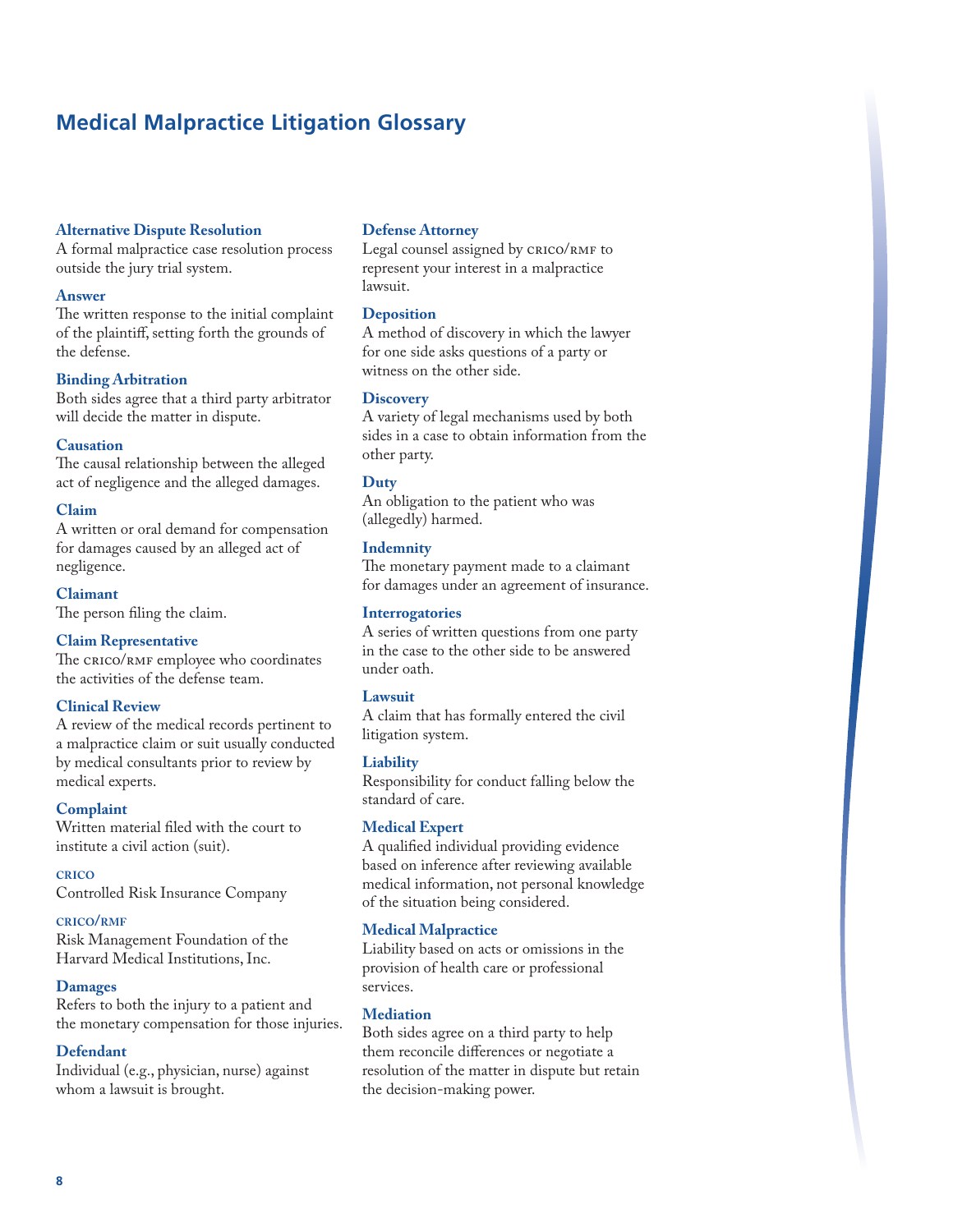## **National Practitioner Data Bank**

Federally established repository of information regarding malpractice payments and disciplinary actions against health care providers.

#### **Negligence**

A legal theory based on the duty of an individual to act and use such care as a reasonably prudent person would do in the same or similar circumstances.

#### **Peer Review**

Discussions, analyses, and recommendations of a physician's diagnosis, care, and treatment of patients conducted by colleagues with similar training and background in the same practice setting.

#### **Plaintiff**

One or more individuals, or someone authorized to act on their behalf, who files a lawsuit seeking monetary damages or other relief.

#### **Risk Manager**

The person within a health care institution responsible for coordinating the institutional risk management program.

#### **Settlement**

The resolution of a formal claim or lawsuit by the parties involved, without judicial intervention or proceedings.

#### **Standard of Care**

The standard of care and skill of the average member of the profession practicing a given specialty, taking into account advances in the profession. Expert testimony is required to establish the relevant standard.

#### **Statute of Limitations**

The time period in which a lawsuit alleging malpractice must be brought.

#### **Subpoena**

An official order requiring a person to appear at a certain place and time to give testimony on a particular matter or to present certain documents in his/her possession.

#### **Suit**

*See Lawsuit*

#### **Summons and Complaint**

Notification that an action against the recipient has been filed in court.

#### **Tribunal**

A screening mechanism in Massachusetts for lawsuits alleging medical malpractice.